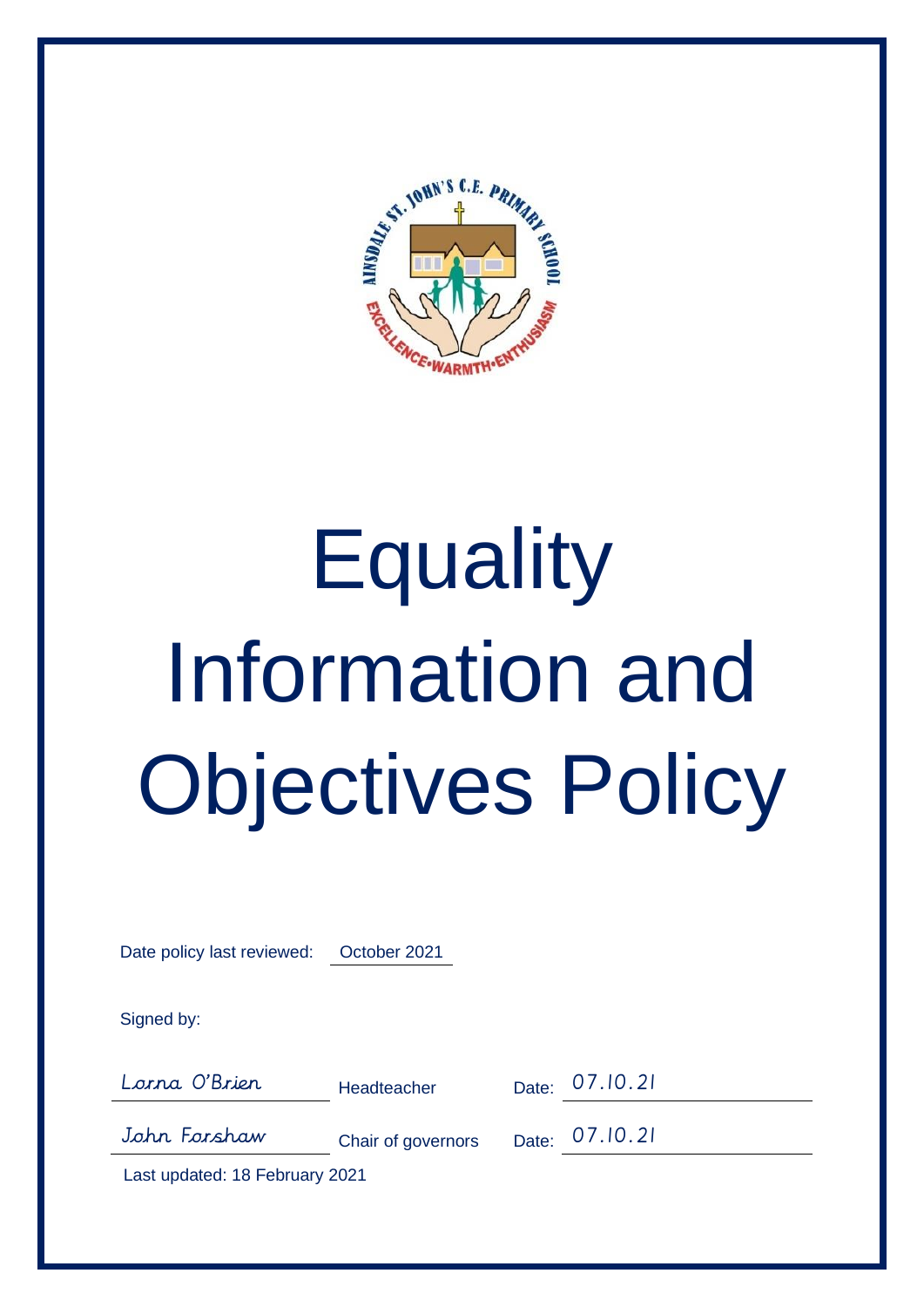# **Contents:**

**Statement of intent** 

- 1. Legal framework
- 2. Principles and aims
- 3. Roles and responsibilities
- 4. Equality objectives
- 5. Collecting and using information
- 6. Promoting equality
- 7. Addressing prejudice-related incidents
- 8. Complaints procedure
- 9. Curriculum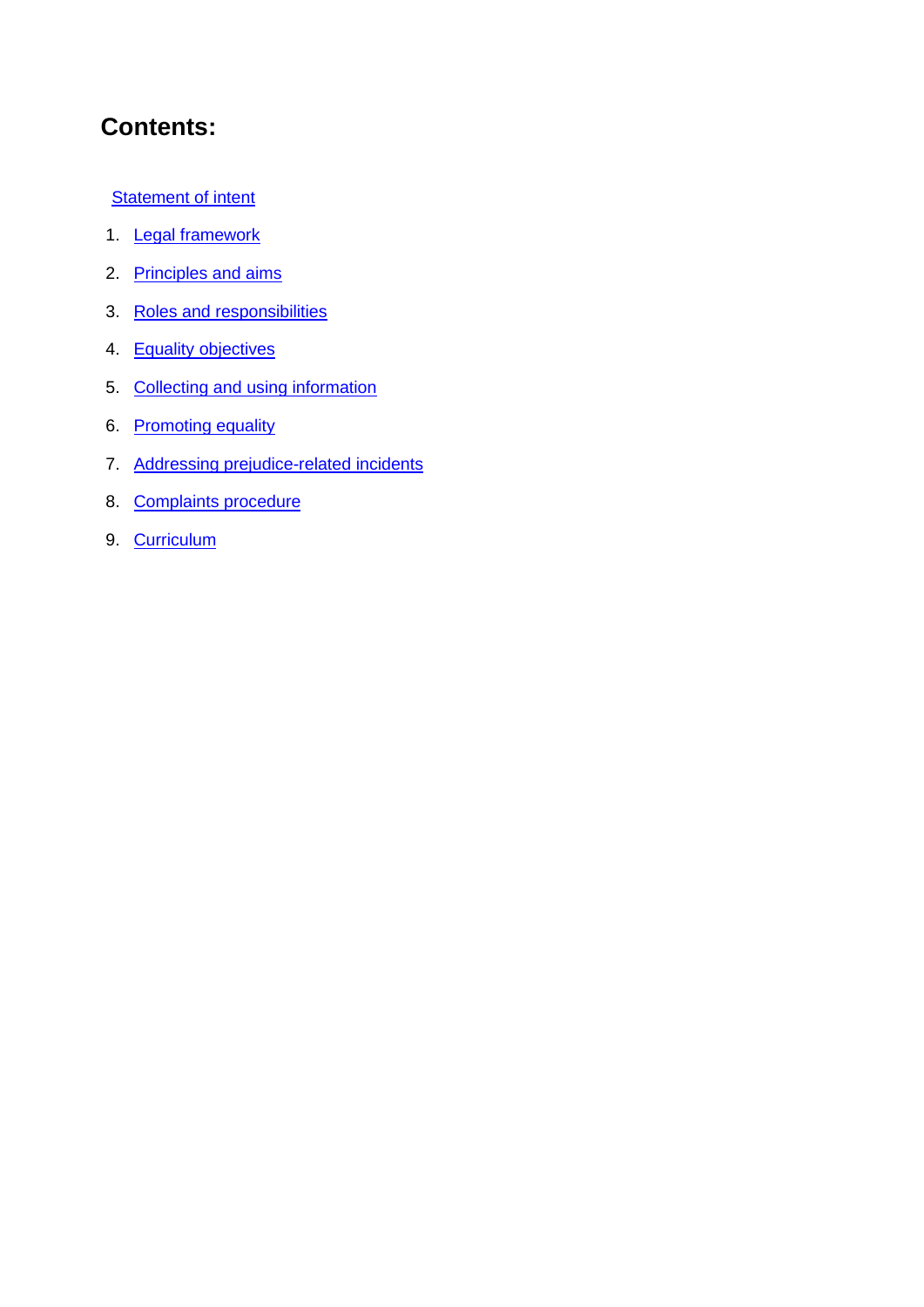#### **Statement of intent**

Ainsdale St. John's CE Primary School recognises that certain groups in society can be disadvantaged because of unlawful discrimination they may face due to their race, sex, disability, gender reassignment, marriage/civil partnership, religion/belief, sexual orientation or age.

This policy will put in place a range of actions to eliminate prejudice, unlawful discrimination and victimisation within the school community and workforce.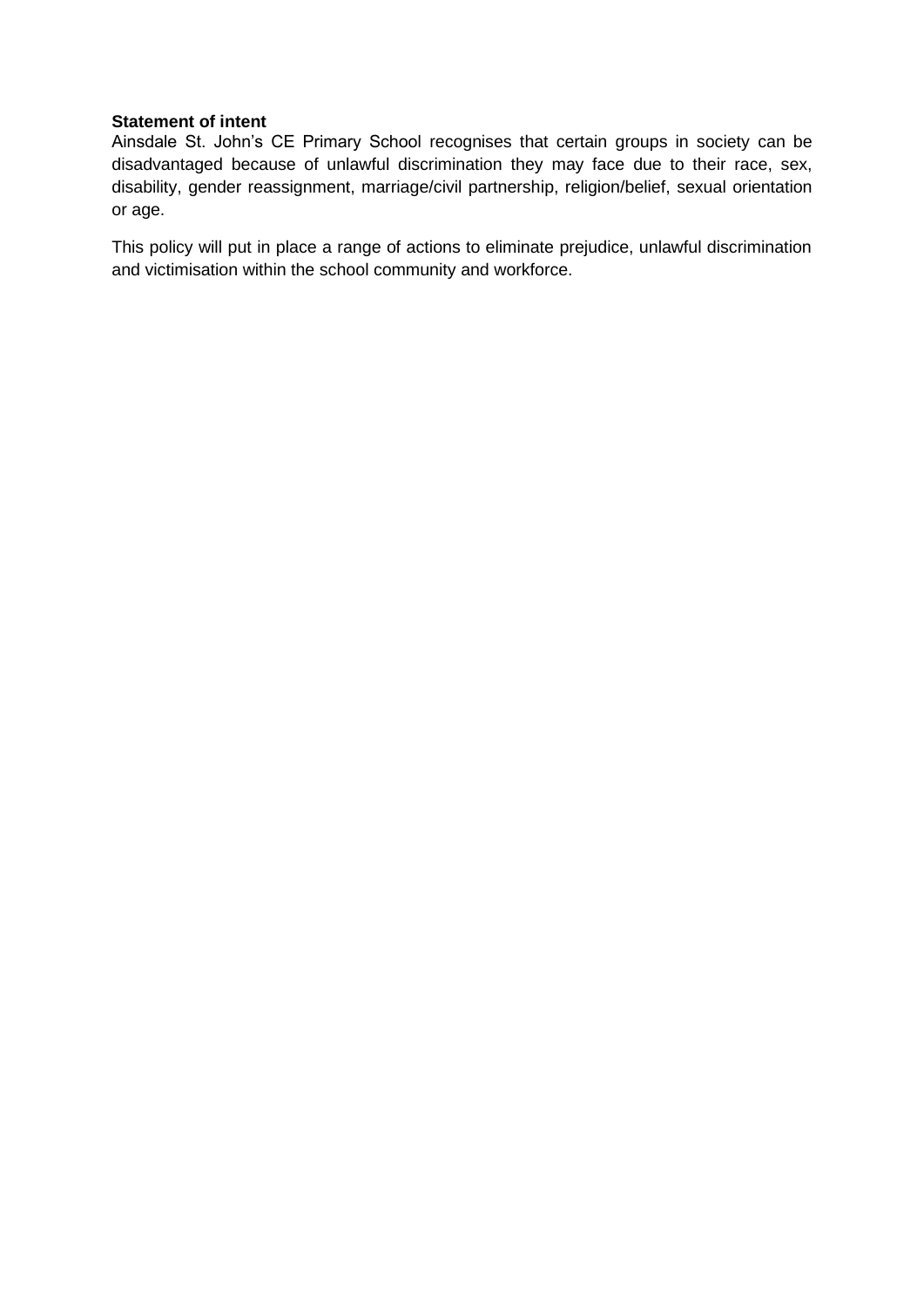# **1. Legal framework**

This policy has due regard to all relevant legislation and statutory guidance including, but not limited to, the following:

- Human Rights Act 1998
- The Special Educational Needs and Disability Regulations 2014
- Education and Inspections Act 2006
- Equality Act 2010
- The Equality Act 2010 (Specific Duties and Public Authorities) Regulations 2017
- Public Sector Equality Duty (PSED)
- Data Protection Act 2018
- The UK General Data Protection Regulation (GDPR)

This policy also has due regard for non-statutory guidance, including the following:

• DfE (2014) 'The Equality Act 2010 and schools'

This policy operates in conjunction with the following school policies:

- Admissions Policy
- Complaints Procedures Policy
- Data Protection Policy

The Equality Act 2010 provides a modern, single legal framework with three broad duties:

- Eliminate discrimination harassment and victimisation
- Advance equality of opportunity
- Foster good relations

For the purpose of this policy, the Equality Act 2010 will be referred to as 'the Act'. The school fully understands the principles of the Act and the work needed to ensure that those with protected characteristics are not discriminated against and are given equal opportunities. Protected characteristics, under the Act, are as follows:

- Age
- Disability
- Race, colour, nationality or ethnicity
- Sex
- Gender reassignment
- Maternity and pregnancy
- Religion and belief
- Sexual orientation
- Marriage and civil partnership

The Act makes it unlawful for the responsible body of a school to discriminate against, harass or victimise a pupil or potential pupil:

- In relation to admissions.
- In the way it provides education for pupils.
- In the way it provides pupils access to any benefit, facility or service.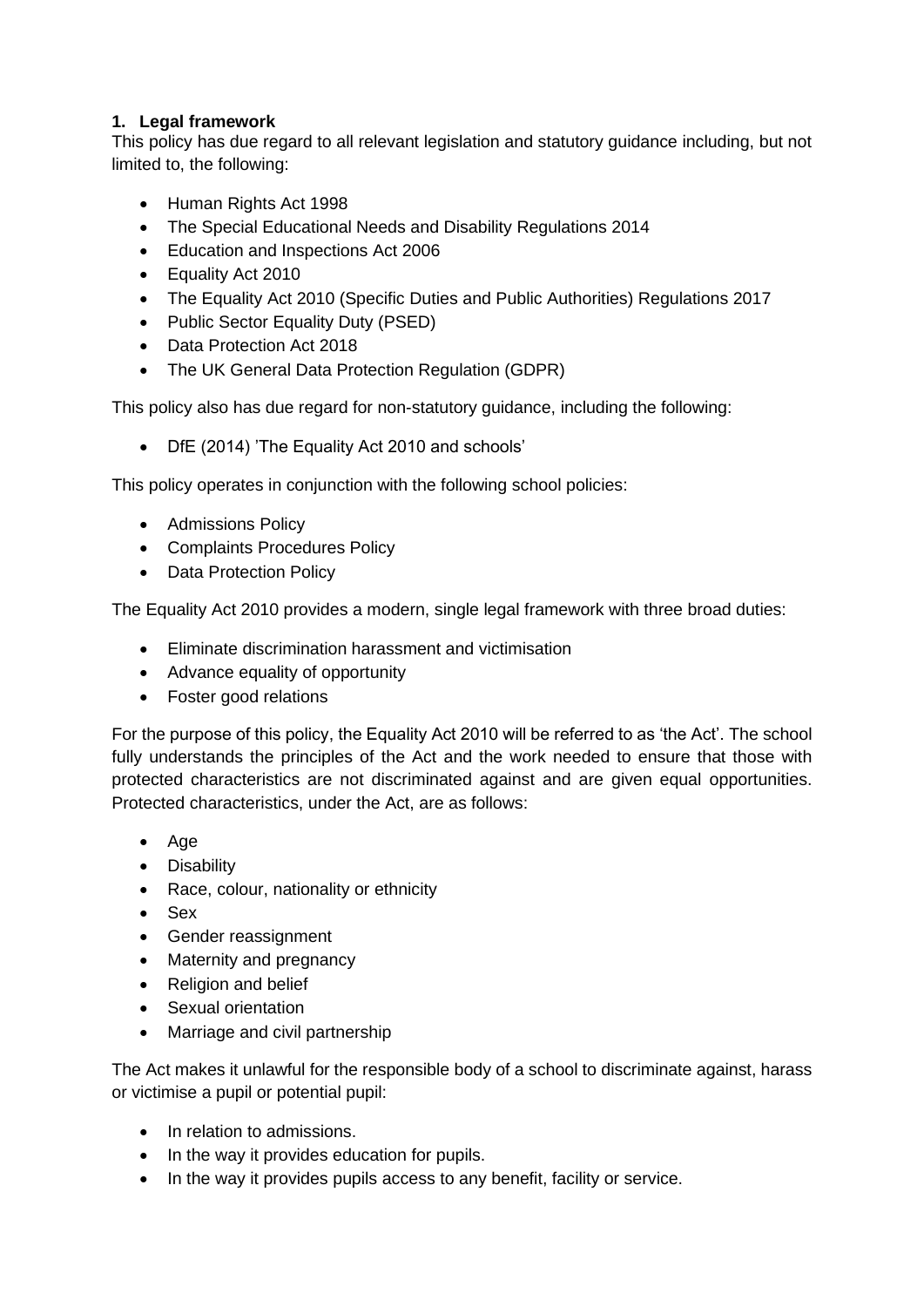• By excluding a pupil or subjecting them to any other detriment.

The responsible body for the school is the governing board or the LA.

The school's liability not to discriminate, harass or victimise does not end when a pupil has left the school, but will apply to subsequent actions connected to the previous relationship between school and pupil, such as the provision of references on former pupils or access to "old pupils" communications and activities.

The school will promote equality of opportunity for all staff and job applicants and will work in line with the Equal Opportunities and Dignity at Work Policy.

#### **2. Principles and aims**

We see all learners and potential learners, and their parents, as of equal value, regardless of any protected characteristic. Our policies, procedures and activities will not discriminate but must nevertheless take account of differences in life-experience, outlook and background, and in the kinds of barriers and disadvantages which people may face in relation to any protected characteristic.

The school will:

- Promote **race equality** and have due regard to eliminating unlawful racial discrimination, promoting equality of opportunity and good relations between people of different racial groups.
- Promote **disability equality**, ensuring equality of opportunity, eliminating unlawful discrimination and disability-related harassment and encouraging participation by disabled people in public life.
- Promote **gender equality** by eliminating unlawful discrimination and harassment, and promote the equality of opportunity amongst individuals of all genders.

Transgender people are explicitly covered by the PSED. For the purposes of this policy, the term '**transgender**' refers to an individual whose gender expression or identity is different from that traditionally associated with the sex they were assigned at birth. The school will respect the confidentiality of those seeking gender reassignment and will provide a supportive environment within the community.

The school is opposed to all forms of prejudice and recognises that children and young people who experience any form of prejudice-related discrimination may fare less well in the education system. The school will ensure that all staff comply with the appropriate equality legislation and regulations. The school's Admissions Policy will not discriminate against any protected characteristic in any way.

The school will:

- Ensure staff are aware of their responsibilities, given necessary training and support, and report progress to the governing board.
- Ensure that the recording and reporting of equality and diversity is sufficiently scrutinised.
- Foster positive attitudes and relationships, a shared sense of cohesion and belonging, and ensure this is promoted in our policies, procedures and activities.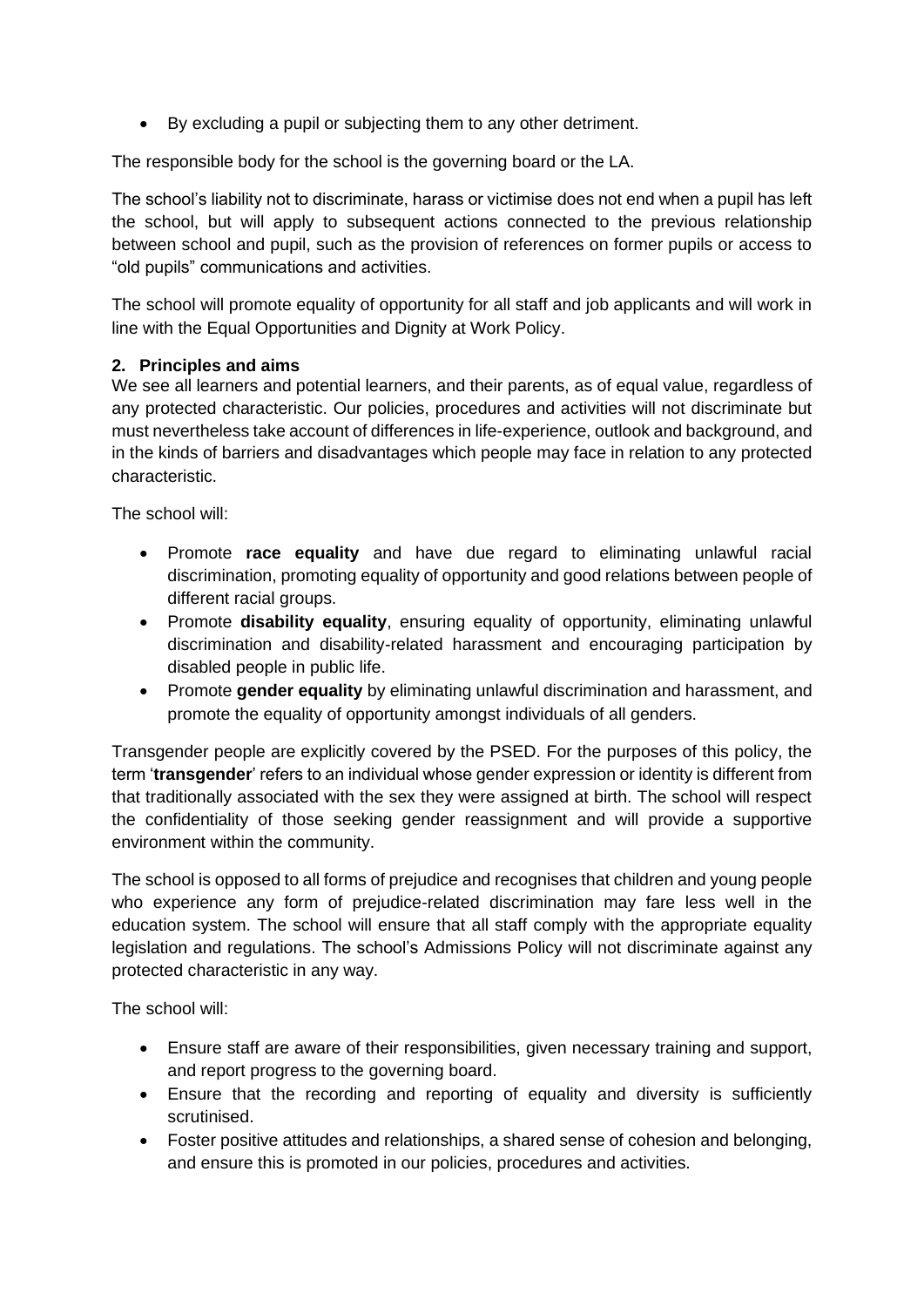- Observe good equalities practice in staff recruitment, retention and development, and ensure that all policies and procedures benefit all employees and potential employees regardless of any protected characteristic, and with full respect for legal rights relating to pregnancy and maternity.
- Reduce and remove inequalities and barriers that already exist.
- Engage with a range of groups and individuals to ensure that those who are affected by a policy, procedure or activity are consulted and involved in the design of new policies, and in the review of existing ones.
- Ensure that policies, procedures and activities benefit society as a whole, both locally and nationally, by fostering greater social cohesion, and greater participation in the public life of everyone, regardless of any protected characteristic.
- Ensure staff promote an inclusive and collaborative ethos in the school, challenging inappropriate language and behaviour, responding appropriately to incidents of discrimination and harassment, and showing appropriate support for pupils with additional needs, maintaining a good level of awareness of issues surrounding equality.

# **3. Roles and responsibilities**

The governing board will:

- Ensure that the school complies with the appropriate equality legislation and regulations.
- Meet its obligations under the PSED to:
	- Publish equality objectives at least every four years commencing on the date of the last publication.
	- Update and publish information every year to demonstrate school compliance with the PSED.
- Ensure that the school's policies and procedures are developed and implemented with appropriate equality impact assessments informing future plans.
- Ensure that the school's Admissions Policy does not discriminate in any way.
- Ensure equal opportunities in its staff recruitment and promotion practices, professional development programmes and in membership of the governing board.
- Proactively recruit high-quality applicants from under-represented groups.
- Provide information in appropriate and accessible formats.
- Ensure that the necessary disciplinary measures are in place to enforce this policy.

The headteacher will:

- Implement this policy and its procedures.
- Ensure that all staff members receive the appropriate equality and diversity training as part of their induction and CPD.
- Ensure that all parents, visitors and contractors are aware of, and comply with, the provisions of this policy.
- Actively challenge and take appropriate action in any case of discriminatory practice.
- Address any reported incidents of harassment or bullying in line with DfE guidance.
- Produce an annual report on the progress of implementing the provisions of this policy and report it to the governing board.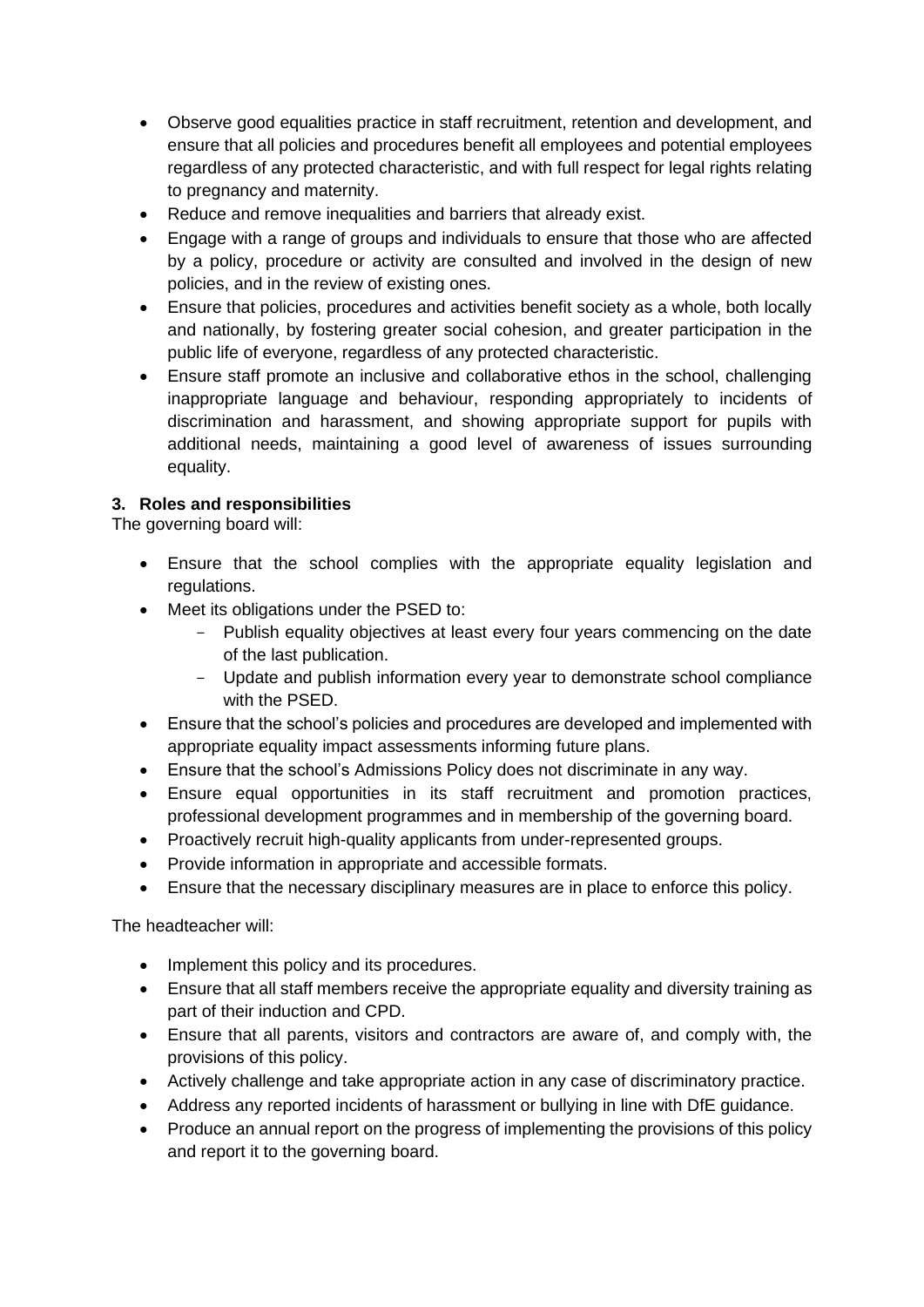Employees will:

- Be mindful of any incidents of harassment or bullying in the school.
- Address any minor issues of harassment or bullying and report any major breaches of the policy to the headteacher.
- Identify and challenge bias and stereotyping within the curriculum and the school's culture.
- Promote equality and good relations, and not harass or discriminate in any way.
- Monitor pupils' progress and academic needs to ensure the appropriate support is in place.
- Keep up-to-date with equality legislation and its application by attending the appropriate training.

Pupils will:

- Not discriminate or harass any other pupil or staff member.
- Actively encourage equality and diversity in the school by contributing their cultural experiences and values.
- Report any incidences of bullying or harassment, whether to themselves or to others, to the head of year or to another member of staff.
- Abide by all the school's equality and diversity policies, procedures and codes.
- The school will have an equality page on its website, in order to demonstrate how it is complying with the PSED in the Equality Act 2010, and advancing equality of opportunity.

# **4. Equality objectives**

The school is committed to promoting the welfare and equality of all its staff, pupils and other members of the school community.

To achieve this, the school has established the following objectives:

- Monitor changes to the curriculum to ensure they result in good outcomes for pupils in all vulnerable groups, and to review the curriculum considering new performance measures
- Improve the quality of support for pupils in all vulnerable groups in the classroom
- Continue to explore the use of new technologies to support pupils in all vulnerable groups in accessing their learning.

The school will regularly review the steps being taken and the progress made towards the achievement of these objectives and, in line with the specific duties of the PSED, publish this information on the school website every year. The school will update and publish its equality objectives at least every four years.

# **5. Collecting and using information**

In accordance with the requirements outlined in the Data Protection Act 2018, personal data will be lawfully collected and processed in line with the principles and practices outlined in the Data Protection Policy and only for specified, explicit and legitimate purposes, e.g. to comply with the school's legal obligations.

The school will collect equality information for the purpose of: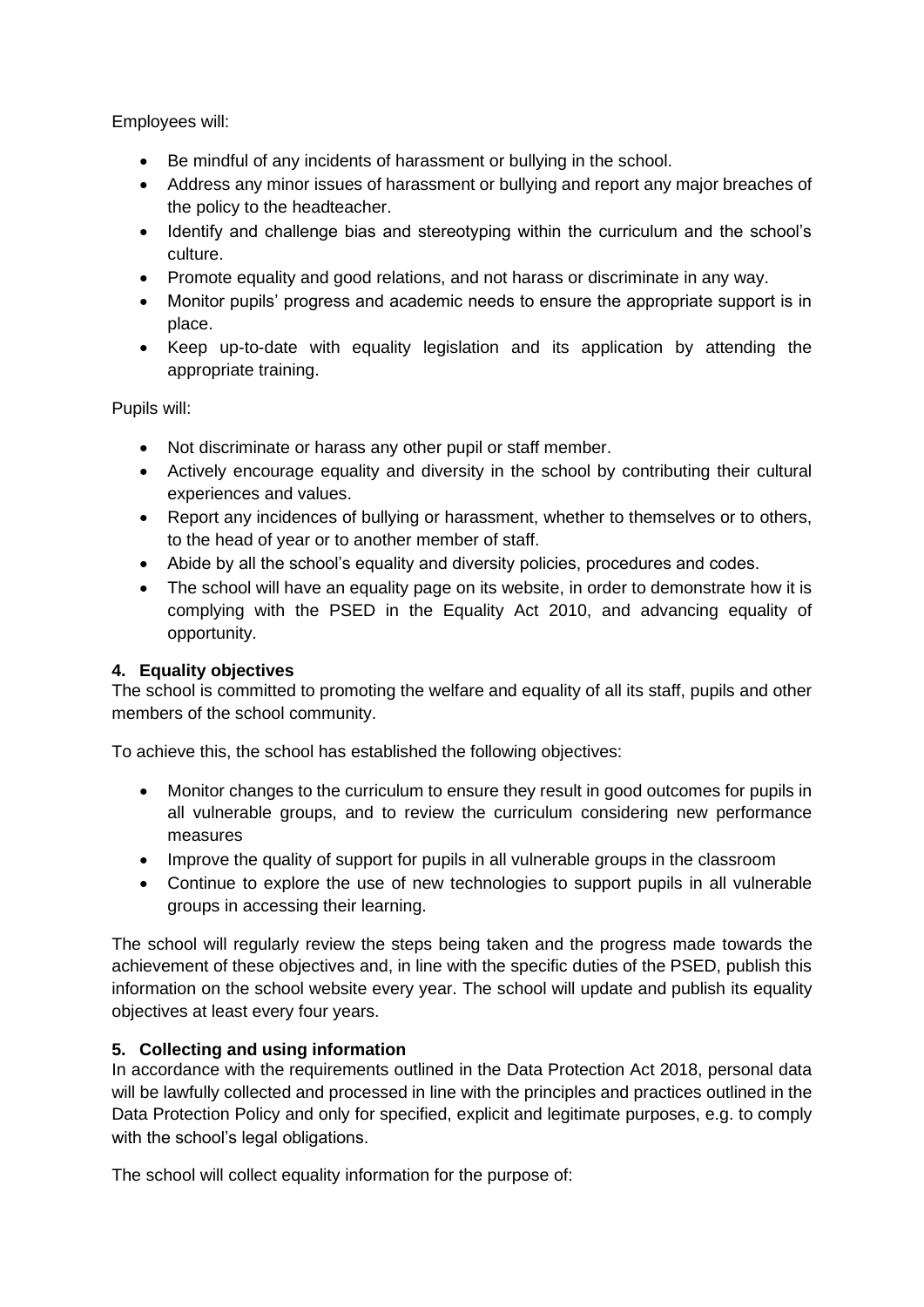- Identifying key issues, e.g. unlawful discrimination in teaching methods.
- Assessing performance, e.g. benchmarking against similar organisations locally or nationally.
- Taking action, e.g. adapting working practice to accommodate the needs of staff who share protected characteristics.

The school will build an equality profile for staff to assist with identifying any issues within their recruitment regime. The school will obtain the following information from their staff:

- Recruitment and promotion
- Numbers of part-time and full-time staff
- Pay and remuneration
- Training
- Return to work of women on maternity leave
- Return to work of disabled employees following sick leave relating to their disabilities
- Appraisals
- Grievances (including about harassment)
- Disciplinary action (including for harassment)
- Dismissals and other reasons for leaving

The school will update its equality objectives at least every four years and publish on the school website.

#### **6. Promoting equality**

In order to meet our objectives, the school has identified the following priorities:

- Staff will ensure that all pupils are able to take part in extra-curricular activities and residential visits, and the school will monitor uptake of these visits to ensure no one is disadvantaged on the grounds of a protected characteristic.
- The school will ensure that all forms of prejudice-motivated bullying is taken seriously and dealt with equally and firmly.
- There will be differential schemes of work designed to meet the abilities and learning styles of all pupils.
- There will be a clearly defined disciplinary system stipulated in the Behavioural Policy, which will be consistently enforced.
- The school will increase access for disabled children and young people to the school curriculum and will take necessary steps to meet pupils' needs by using a variety of approaches and planning reasonable adjustments for disabled pupils, enabling them to take as full a part as possible in the activities of the school.
- The school will ensure there is adequate access to the physical environment of the school.
- The school will improve the delivery of written information to disabled children and young people.
- The school will seek the views of advisory staff, outside agencies and local schools.
- Throughout the year, the school will plan ongoing events to raise awareness of equality and diversity.